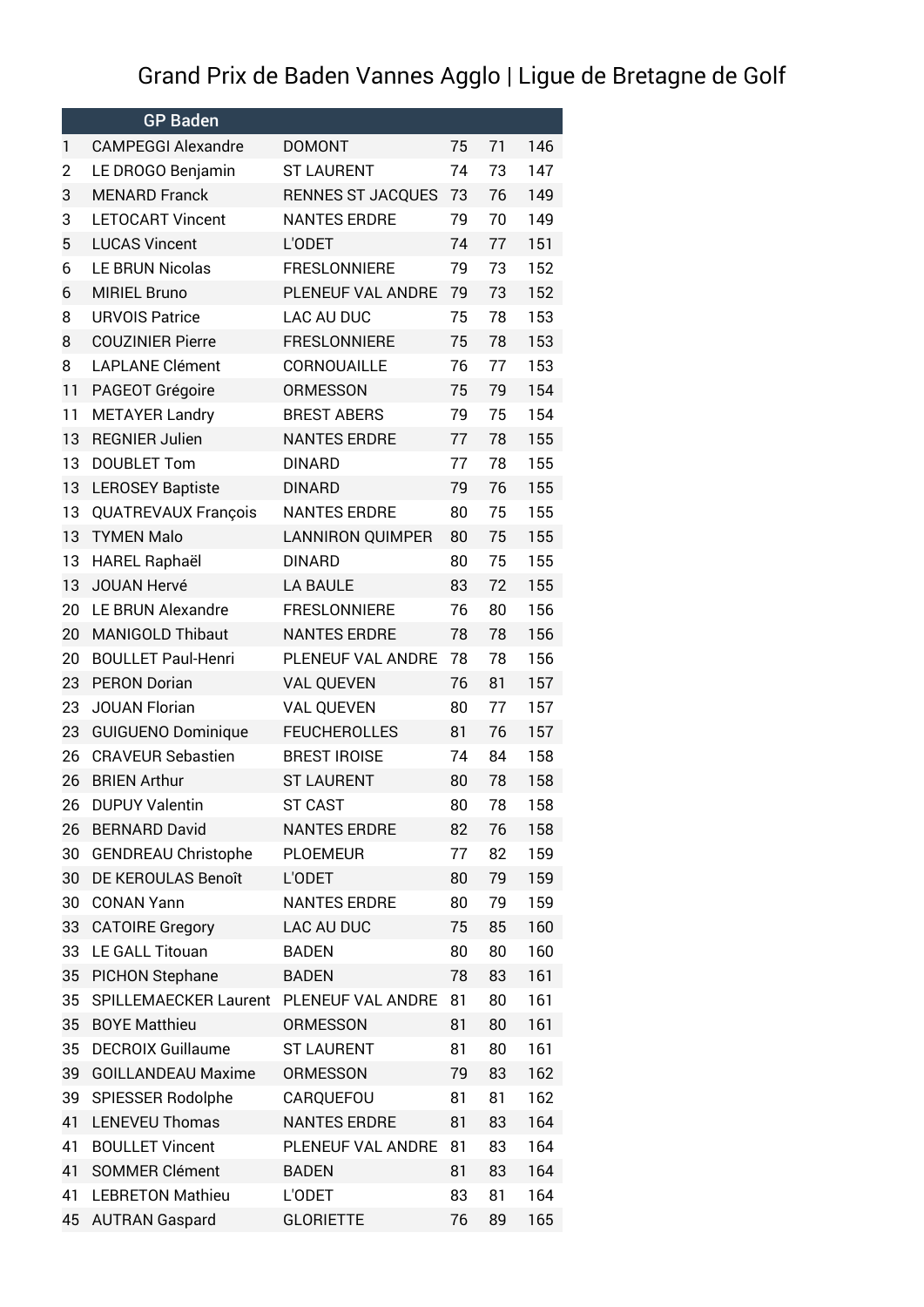|    | <b>GP Baden</b>            |                     |    |    |     |
|----|----------------------------|---------------------|----|----|-----|
| 45 | <b>TARILLON Thibaut</b>    | <b>NANTES ERDRE</b> | 77 | 88 | 165 |
| 45 | <b>DEMY Pierre Henri</b>   | <b>NANTES ERDRE</b> | 87 | 78 | 165 |
| 48 | <b>GOARIN Victor</b>       | L'ODET              | 79 | 87 | 166 |
| 48 | ICHSTCHENKO Simon          | <b>VAL QUEVEN</b>   | 81 | 85 | 166 |
| 50 | <b>MONNIN Eric</b>         | <b>BADEN</b>        | 85 | 82 | 167 |
| 50 | <b>BECK Gaspard</b>        | <b>BRETAGNE</b>     | 84 | 83 | 167 |
| 52 | <b>DUVAL Romuald</b>       | VAL QUEVEN          | 79 | 89 | 168 |
| 52 | <b>TYMEN Corentin</b>      | L'ODET              | 82 | 86 | 168 |
| 52 | <b>TURMEAU Cédric</b>      | LAC AU DUC          | 83 | 85 | 168 |
| 52 | <b>BRETEAU LE GAL Jean</b> | <b>PESSAC</b>       | 85 | 83 | 168 |
| 56 | <b>LE BRUN Tim</b>         | CAP MALO            | 77 | 92 | 169 |
| 56 | FRUCHART Louis             | Baden               | 81 | 88 | 169 |
| 58 | MOREAU Joël                | <b>BADEN</b>        | 85 | 85 | 170 |
| 59 | <b>COATANEA Thibault</b>   | <b>ORMESSON</b>     | 84 | 87 | 171 |
| 59 | <b>EVENO Mathieu</b>       | <b>BADEN</b>        | 86 | 85 | 171 |
| 59 | <b>EVANNO Dagan</b>        | <b>ST LAURENT</b>   | 87 | 84 | 171 |
| 59 | MORET Valerian             | Baden               | 90 | 81 | 171 |
| 59 | <b>ROLLAND Olivier</b>     | <b>DINARD</b>       | 91 | 80 | 171 |
| 64 | <b>LELONG François</b>     | <b>BADEN</b>        | 80 | 92 | 172 |
| 64 | <b>PICHON Yves-Marie</b>   | LAVAL               | 85 | 87 | 172 |
| 64 | DE LA BROSSE Bertrand      | ST JEAN / MONTS     | 88 | 84 | 172 |
| 67 | <b>REMOND Philippe</b>     | <b>ST LAURENT</b>   | 84 | 90 | 174 |
| 67 | LE LOUER Julien            | VAL QUEVEN          | 85 | 89 | 174 |
| 69 | <b>AUMONT Damien</b>       | Baden               | 79 | 96 | 175 |
| 69 | FACCIO Jean-Christophe     | <b>ST LAURENT</b>   | 84 | 91 | 175 |
| 69 | <b>GENEVRIER Jules</b>     | <b>BADEN</b>        | 92 | 83 | 175 |
| 72 | NOMERANGE Joël             | <b>NANTES ERDRE</b> | 86 | 90 | 176 |
| 72 | LE SAINT Cédric            | CARQUEFOU           | 87 | 89 | 176 |
| 74 | MOUSSY Christophe          | ILE D'OR            | 87 | 90 | 177 |
| 74 | <b>GELEBART Serge</b>      | <b>BREST ABERS</b>  | 87 | 90 | 177 |
| 74 | LE HIR Nicolas             | <b>BREST IROISE</b> | 90 | 87 | 177 |
| 74 | <b>CLEMENT Mathieu</b>     | CARQUEFOU           | 89 | 88 | 177 |
| 74 | <b>GENEVRIER Emile</b>     | <b>BADEN</b>        | 91 | 86 | 177 |
| 79 | <b>DANNE Patrick</b>       | <b>BADEN</b>        | 86 | 92 | 178 |
| 79 | <b>TCHIDEMIAN Olivier</b>  | <b>ST LAURENT</b>   | 87 | 91 | 178 |
| 81 | <b>ISSANES Guillaume</b>   | <b>NANTES ERDRE</b> | 89 | 90 | 179 |
| 82 | <b>ESNAULT Pascal</b>      | <b>BADEN</b>        | 86 | 94 | 180 |
| 83 | <b>VINOLO Antoine</b>      | <b>BADEN</b>        | 96 | 85 | 181 |
| 84 | THIOU Stéphane             | <b>VAL QUEVEN</b>   | 91 | 92 | 183 |
| 84 | PASQUIER Jérémy            | <b>NANTES ERDRE</b> | 95 | 88 | 183 |
| 86 | PERRAUD Stéphane           | SAVENAY             | 98 | 86 | 184 |
| 86 | <b>WOESTELANDT Thomas</b>  | <b>ORMESSON</b>     | 95 | 89 | 184 |
| 88 | <b>FERRANT Gilbert</b>     | L'920DET            | 92 | 93 | 185 |
| 88 | <b>LUCAS Alexandre</b>     | <b>BADEN</b>        | 93 | 92 | 185 |
| 90 | <b>COATANEA Guillaume</b>  | <b>ORMESSON</b>     | 90 | 99 | 189 |
| 91 | <b>BOISIVON Christophe</b> | <b>BADEN</b>        | 99 | 91 | 190 |
| 92 | L'HOSTIS Mathieu           | Baden               | 98 | 94 | 192 |
|    |                            |                     |    |    |     |